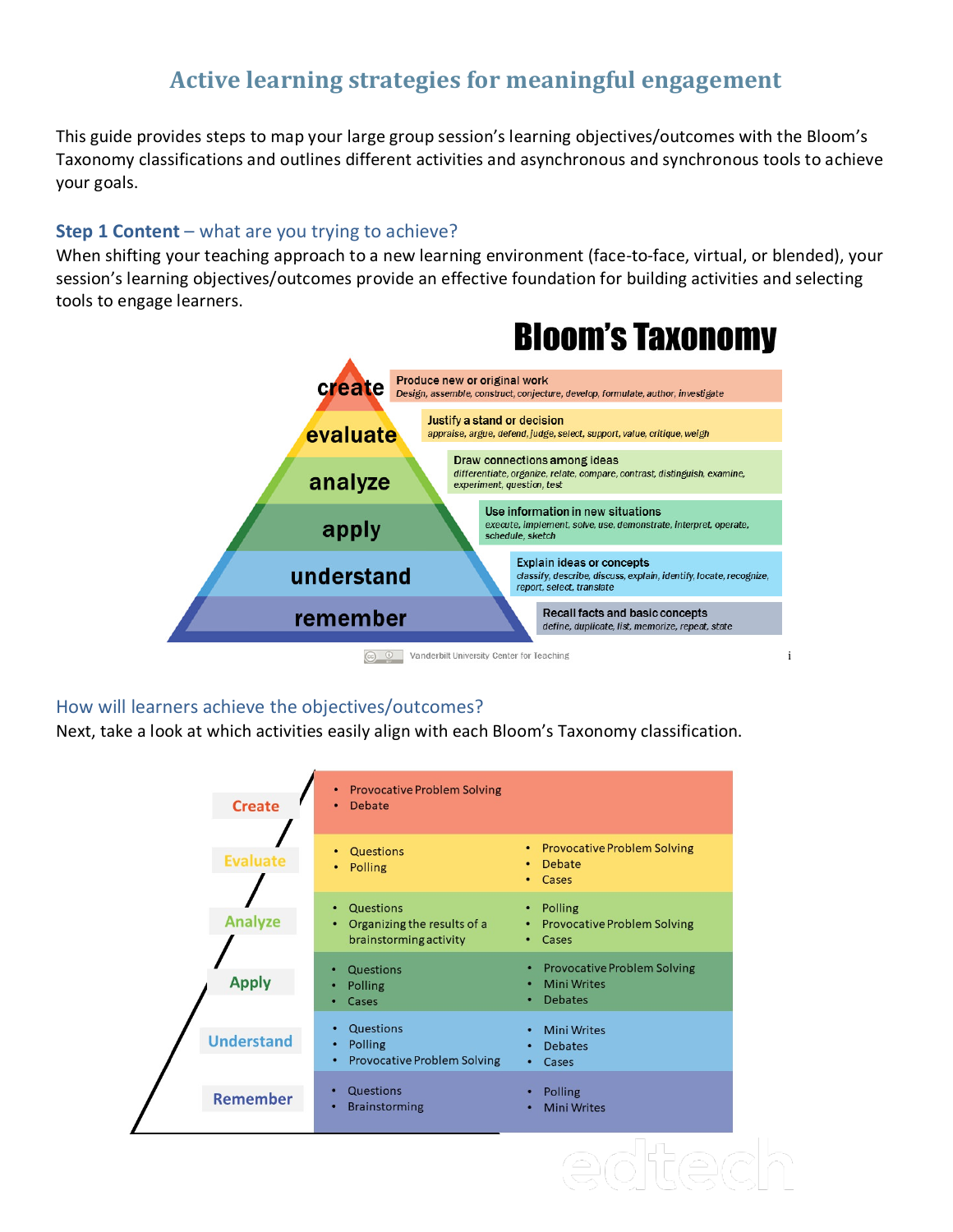## **Step 2 Parameters**– When will you interact with learners?

**Asynchronous activities** involve self-directed, flexibly scheduled activities for learning. Ideally, asynchronous activities should:

- require little support or context from the teacher
- have clear deliverables, outcomes, or directions for the activity
- be clearly relevant and applicable to the learning objectives/outcomes

Asynchronous activities can occur before synchronous sessions in the form of pre-learning activities or priming materials on the content discussed in your session to ensure everyone has the same baseline level of knowledge. Or you can plan asynchronous activities after your session such as providing articles are videos on the session topic or answering learner questions on a Piazza discussion board.

You can also design your session to be entirely asynchronous, in this case it is recommended to provide clear guidance for learners on how to contact you for questions or additional support.

**Synchronous activities** involve real-time interaction with teacher(s) and learners. Ideally, synchronous activities should provide opportunities for significant interaction and collaboration between and with teacher(s) and learners. Synchronous sessions can also be ideal for:

- teachers wanting to teach particularly complex material where control over the pacing and the ability to check-in with learners is important
- topics containing sensitive or difficult subject-matter where teachers would like to set the tone for the discussions and monitor participation to create a safe learning environment

## **Timing**

### **Asynchronous activities**

Though asynchronous activities are flexibly scheduled, they should not be completely unscheduled. Provide a rough estimate of time asynchronous activities will take and/or when you plan on providing guidance or answering learner's questions.

## **Synchronous activities**

Virtual activities often take longer than in-person activities since instructions have to be clearly provided for activities to go smoothly and if learners are using additional devices, such as their phone for Sli.do polls or creating and sharing a google document, additional time is needed for access before the activity can even begin. Plan for a few minutes extra than you normally would in in-person sessions for each virtual activity.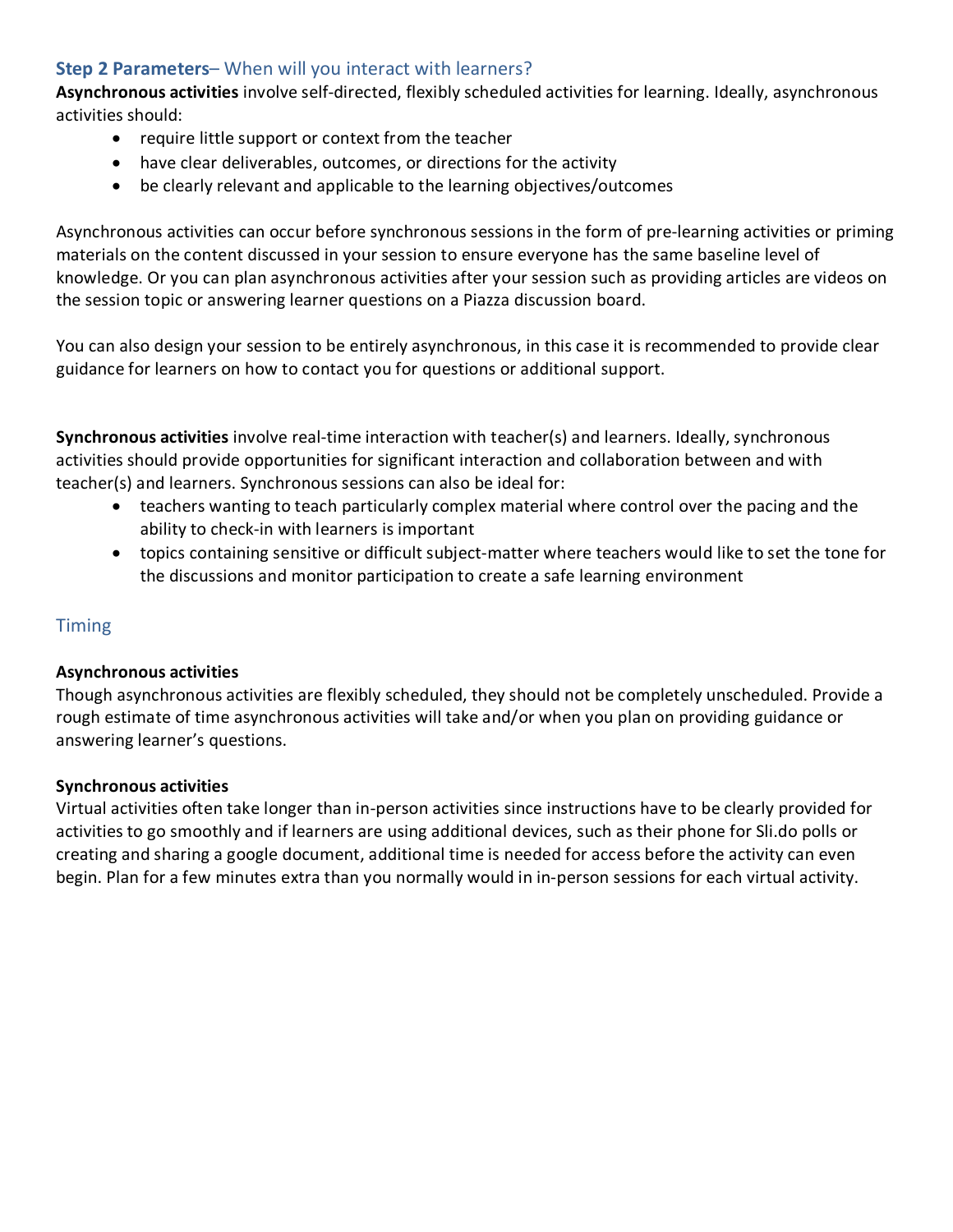## **Step 3 Execution–** How will participants achieve the learning objectives/outcomes?<sup>[ii](#page-5-1)</sup>

#### **Questions**

Questions are the simplest form of interaction and can occur at any time during the session. By asking questions, you not only turn learners into active participants, but you can also determine their understanding of a topic. Some question types and examples include:

**Open questions:** support multiple ways of thinking. Teacher: What can you identify in the following CT scan?

**Closed questions:** have clear answers, yes or no, or the recall of facts. Teacher: What happens during a focal onset seizure?

**Scaffolding questions:** support instructors in building upon learner's identified knowledge and providing support to bridge gaps of knowledge so concepts are understood in greater depth.

Teacher: The microbiotas shown here are often found in the respiratory tract. Given this, why do you think everyone doesn't get an ear infection?

Learner: Not sure...

Teacher: Okay, so consider the purpose of our eustachian tube?

Learner: The eustachian tube drains the ear…

Teacher: Great. Yes, the eustachian tube drains the middle ear. Now, what would happen if the eustachian tube becomes blocked with fluid and pathogens?<sup>[iii](#page-5-2)</sup>

#### **Brainstorming**

In this activity, learners generate ideas that are recorded in a visible space. When beginning a new topic, you might begin by saying, "*Tell me everything you know about…*" After collecting ideas, you might decide to put the learners' comments into categories, or you might ask learners to suggest categories and comment on the accuracy and relative importance of the array of facts, impressions, and interpretations. A central rule of brainstorming is aim to maximize volume first and save critiquing until after the idea generation time is over.

#### **Polling**

This technique involves providing questions and giving learners an appropriate time to respond. A quiz at the beginning of a session allows you to determine how familiar learners are with important terms, facts or concepts prior to the lecture, while a quiz that follows a session segment can reveal how well learners understood the material.

#### **Provocative Problem Solving**

Begin a session with a provocative question, paradox, enigma, or a case study. The reminder of the session is dedicated to collaboratively solving the problem. You refer back to the problem throughout the session, providing successive bits of information that help learners explore the topic and asking them to regularly update their understanding of what's going on.

#### **Mini Writes**

Punctuating your session with short writing assignments is a powerful way to assess the degree to which learners understand the presented material. You might ask, "*Take one minute and write down the key information pearls from that last section.*" Or "*Summarize the most important point of today's session (or one segment of the session) in one sentence.*" Or "*Identify one concept or question you are still struggling with on this topic*". If desired, some responses may be shared with the larger group.

#### **Cases**

Cases are detailed narratives of information that invite learners' analysis. Learners are asked to make key decisions or evaluations based on the information within the case. The two key elements to teaching with cases are the case itself and the discussion that follows the case. The case should contain a detailed patient history and results of any examinations performed. Then, you can facilitate learners clinical reasoning through probing questions.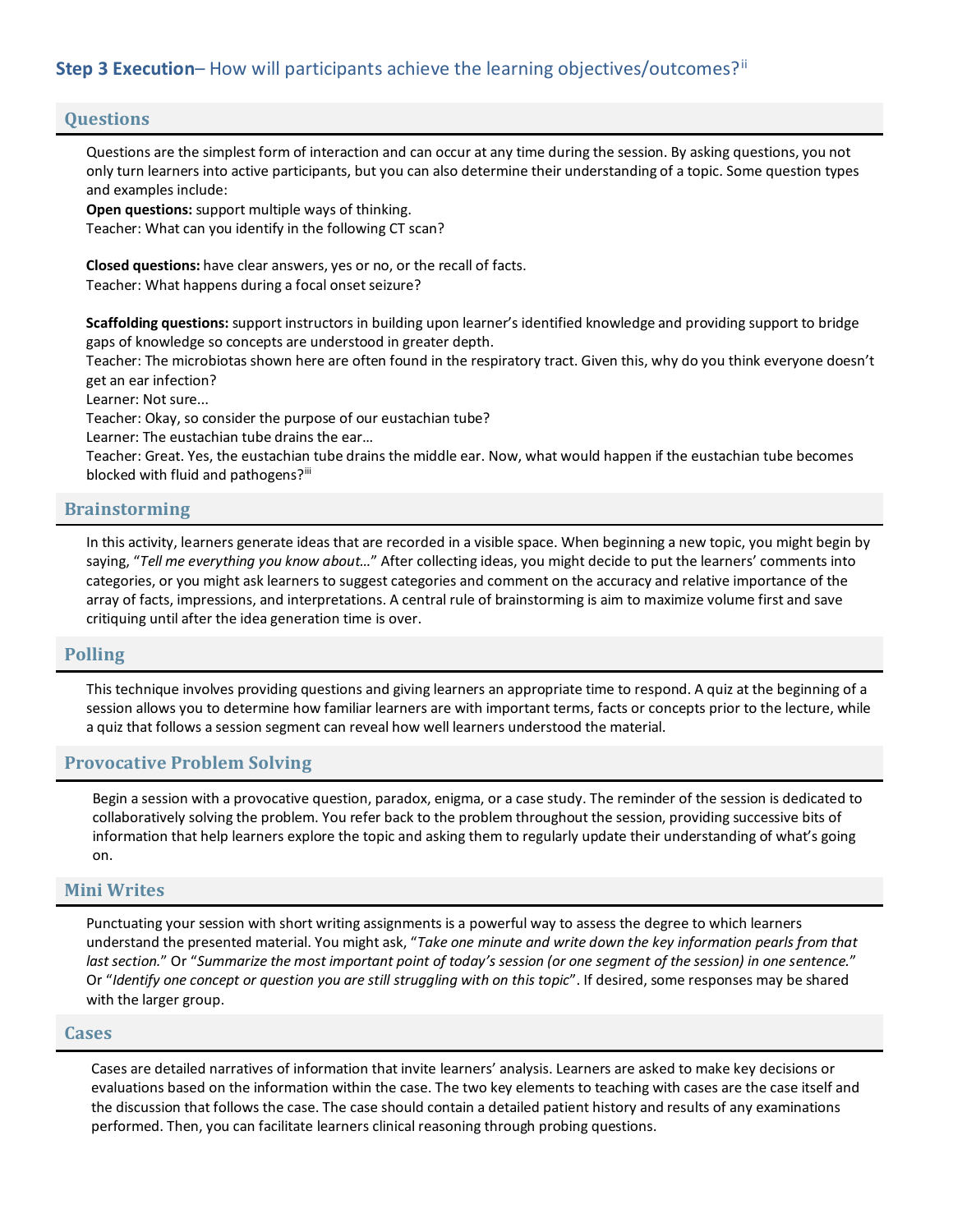### **Debates**

Debates allow you to add a participatory dimension to your lecture without compromising your control. You can assign learners to one side of the debate or allow them to choose a side. Before concluding, ask two or three volunteers to make summary arguments for each side.

## What tool will support your activity?

| <b>Zoom tool</b>           | What it is useful for                                                                                                          | <b>Example</b>                                                                                                                                                                                  | <b>Synchronous or</b><br><b>Asynchronous?</b> |  |
|----------------------------|--------------------------------------------------------------------------------------------------------------------------------|-------------------------------------------------------------------------------------------------------------------------------------------------------------------------------------------------|-----------------------------------------------|--|
| Voice                      | Gathering verbal responses<br>from individuals                                                                                 | "Can someone describe a clinical experience<br>they've had with this topic?"                                                                                                                    | Synchronous                                   |  |
| Video                      | Soliciting visual responses from<br>individuals or groups                                                                      | "Rate your confidence with this topic out of 5 by<br>raising 0-5 fingers"                                                                                                                       | Synchronous                                   |  |
| Chat                       | Collecting input from all<br>participants at the same time,<br>and for creating a record                                       | "What are some questions you have about this<br>topic?"                                                                                                                                         | Synchronous                                   |  |
| <b>Response Buttons</b>    | Solicit pacing feedback                                                                                                        | "How is my pacing - too slow, too fast?                                                                                                                                                         |                                               |  |
| <b>Breakout Rooms</b>      | Enabling group activities                                                                                                      | "Work with your group to decide what you<br>would do if presented with this case"                                                                                                               | Synchronous                                   |  |
| File Share                 | Distributing a handout, article,<br>or resource to follow along the<br>discussion                                              | Synchronous                                                                                                                                                                                     |                                               |  |
|                            |                                                                                                                                |                                                                                                                                                                                                 |                                               |  |
| Sli.do Polls               | Collecting answers to multiple-<br>choice or yes/no polls and<br>answers to open-text questions<br>anonymously                 | "Go to slido.com and enter the code XXXX to<br>answer the question 'How many chambers does<br>the heart have?"                                                                                  | Synchronous                                   |  |
|                            |                                                                                                                                | One, Two, Three or Four                                                                                                                                                                         |                                               |  |
| YouTube/Vimeo<br>Videos    | Show videos for context                                                                                                        | "This video shows the One Minute Preceptor in<br>action"                                                                                                                                        | Synchronous<br>Asynchronous                   |  |
| Google docs                | Collaborative brainstorming in<br>small groups                                                                                 | "In your breakout groups, list all the possible<br>presentations of a COVID-19 patient"                                                                                                         | Synchronous<br>Asynchronous                   |  |
| Pen/Paper                  | Key messages and lessons<br>learned                                                                                            | "For your own learning, write down one thing<br>you want to learn more about after this<br>session?"                                                                                            | Synchronous<br>Asynchronous                   |  |
| Piazza Discussion<br>board | Discussions or Q&As that can be<br>posted/answered by both<br>teachers and learners. Teachers<br>can "Endorse" correct answers | "Post your questions on Piazza and try to<br>answer your peers' questions. I will login in a<br>few days and endorse the correct responses and<br>provide answers for any unanswered questions. | Asynchronous                                  |  |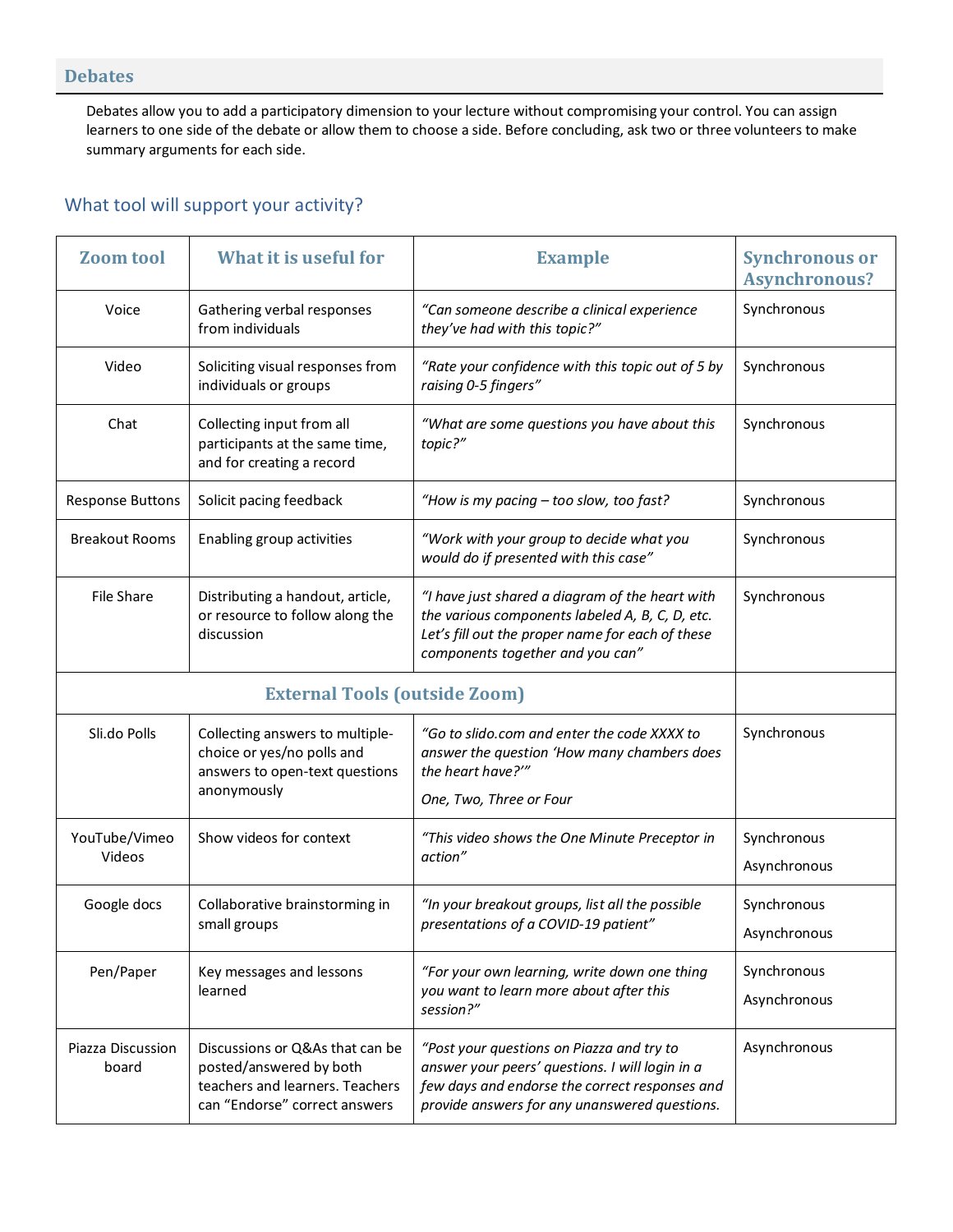| File sharing      | Distributing a handout, article,<br>or resource for pre/post study | "Please watch this video on appropriate"<br>donning and doffing before attending the<br>session." | Asynchronous |
|-------------------|--------------------------------------------------------------------|---------------------------------------------------------------------------------------------------|--------------|
| Lecture Recording | Record content for learners                                        | "I have recorded a 20-minute lecture on                                                           | Asynchronous |
| (Camtasia)        | synchronously                                                      | diabetes management"                                                                              |              |

## **Step 4** – Map it out: design your session

| Content                                                                                                    |                                                                                       | <b>Parameters</b>                                                                                    |                                                                       | <b>Execution</b>                                                                                                                                                             |                                                                  |
|------------------------------------------------------------------------------------------------------------|---------------------------------------------------------------------------------------|------------------------------------------------------------------------------------------------------|-----------------------------------------------------------------------|------------------------------------------------------------------------------------------------------------------------------------------------------------------------------|------------------------------------------------------------------|
| <b>Bloom's</b><br><b>Taxonomy</b><br><b>Classification</b><br>What are you<br>asking<br>learners to<br>do? | <b>Learning</b><br>Objective/<br><b>Outcome</b><br>What are<br>your session<br>goals? | <b>Asynchronous</b><br>or<br><b>Synchronous</b><br>When will you<br>be interacting<br>with learners? | <b>Time</b><br>allotment<br>How long<br>will the<br>activity<br>take? | <b>Activity</b><br>What are the<br>appropriate activities to<br>achieve the desired<br>outcome                                                                               | <b>Tool</b><br>What tool will<br>support your<br>activity?       |
| Understand                                                                                                 | Asthma as<br>an atopic<br>disorder                                                    | Asynchronous<br>and<br>Synchronous                                                                   | 20 min                                                                | mini-write<br>Questioning,<br>Open<br>Jr learner: differential<br>diagnosis of persistent<br>cough<br>Sr. learner: impact of<br>severity of atopy in<br>asthma presentations | File share<br>mini-write<br>Chat<br>box/video for<br>questioning |
|                                                                                                            |                                                                                       |                                                                                                      |                                                                       |                                                                                                                                                                              |                                                                  |